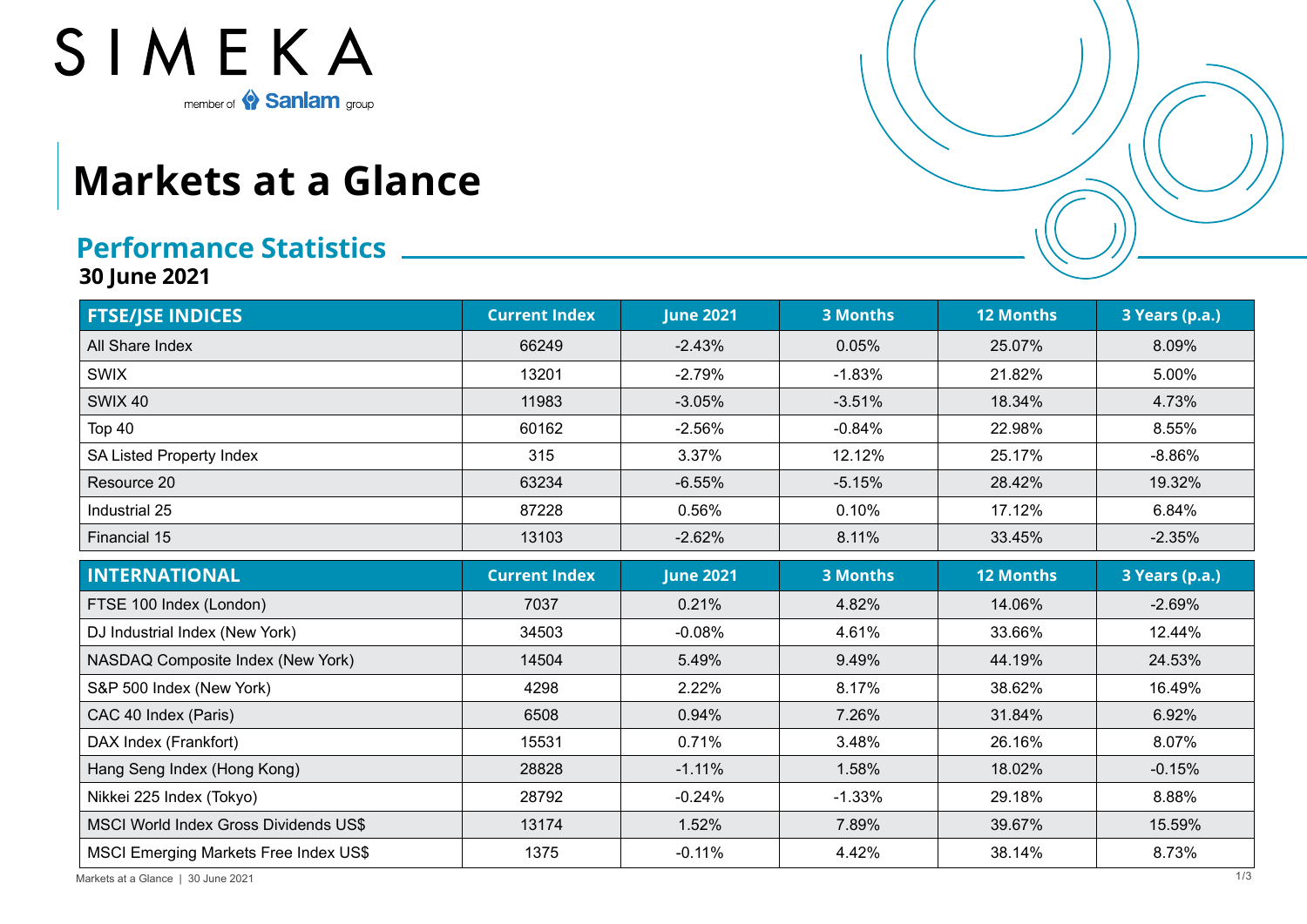| <b>FIXED INTEREST</b> | <b>June 2021</b> | 3 Months | <b>12 Months</b> | 3 Years (p.a.) | 5 Years (p.a.) |
|-----------------------|------------------|----------|------------------|----------------|----------------|
| <b>ALBI</b>           | 1.09%            | 6.86%    | 13.67%           | 9.24%          | 9.16%          |
| <b>STeFI</b>          | 0.31%            | 0.92%    | 4.01%            | 6.05%          | 6.62%          |
|                       |                  |          |                  |                |                |
| <b>INFLATION</b>      | <b>June 2021</b> | 3 Months | <b>12 Months</b> | 3 Years (p.a.) | 5 Years (p.a.) |
| <b>CPI</b>            | 0.08%            | 1.43%    | 5.16%            | 3.89%          | 4.30%          |

Note: Inflation figures have a one month lag period

| <b>EXCHANGE RATES</b>    | 30 June 2021        | 31 May 2021        | <b>31 March 2021</b> | 30 June 2020       | <b>30 June 2018</b> |
|--------------------------|---------------------|--------------------|----------------------|--------------------|---------------------|
| ZAR/US\$                 | R <sub>14.27</sub>  | R <sub>13.74</sub> | R <sub>14.78</sub>   | R <sub>17.35</sub> | R <sub>13.73</sub>  |
| ZAR/EUR                  | R <sub>16.93</sub>  | R <sub>16.80</sub> | R <sub>17.33</sub>   | R <sub>19.50</sub> | R <sub>16.04</sub>  |
| ZAR/GBP                  | R <sub>19.75</sub>  | R <sub>19.53</sub> | R20.37               | R21.52             | R <sub>18.13</sub>  |
| <b>COMMODITIES</b>       | <b>30 June 2021</b> | 31 May 2021        | <b>31 March 2021</b> | 30 June 2020       | <b>30 June 2018</b> |
| Gold US\$/oz             | \$1,763.15          | \$1,899.95         | \$1,691.05           | \$1,768.10         | \$1,250.45          |
| Platinum US\$/oz         | \$1,059.00          | \$1,170.00         | \$1,182.00           | \$814.00           | \$851.00            |
| Oil (Brent) US\$/barrel  | \$74.62             | \$69.33            | \$62.74              | \$41.27            | \$79.24             |
| <b>INTEREST RATES</b>    | <b>30 June 2021</b> | 31 May 2021        | <b>31 March 2021</b> | 30 June 2020       | <b>30 June 2018</b> |
| <b>SA REPO RATE</b>      | 3.50%               | 3.50%              | 3.50%                | 3.75%              | 6.50%               |
| <b>ECB INTEREST RATE</b> | 0.00%               | $0.00\%$           | $0.00\%$             | $0.00\%$           | $0.00\%$            |
| US FEDERAL RATE          | 0.25%               | 0.25%              | 0.25%                | 0.25%              | 2.00%               |

Note: Information stated as at the date indicated